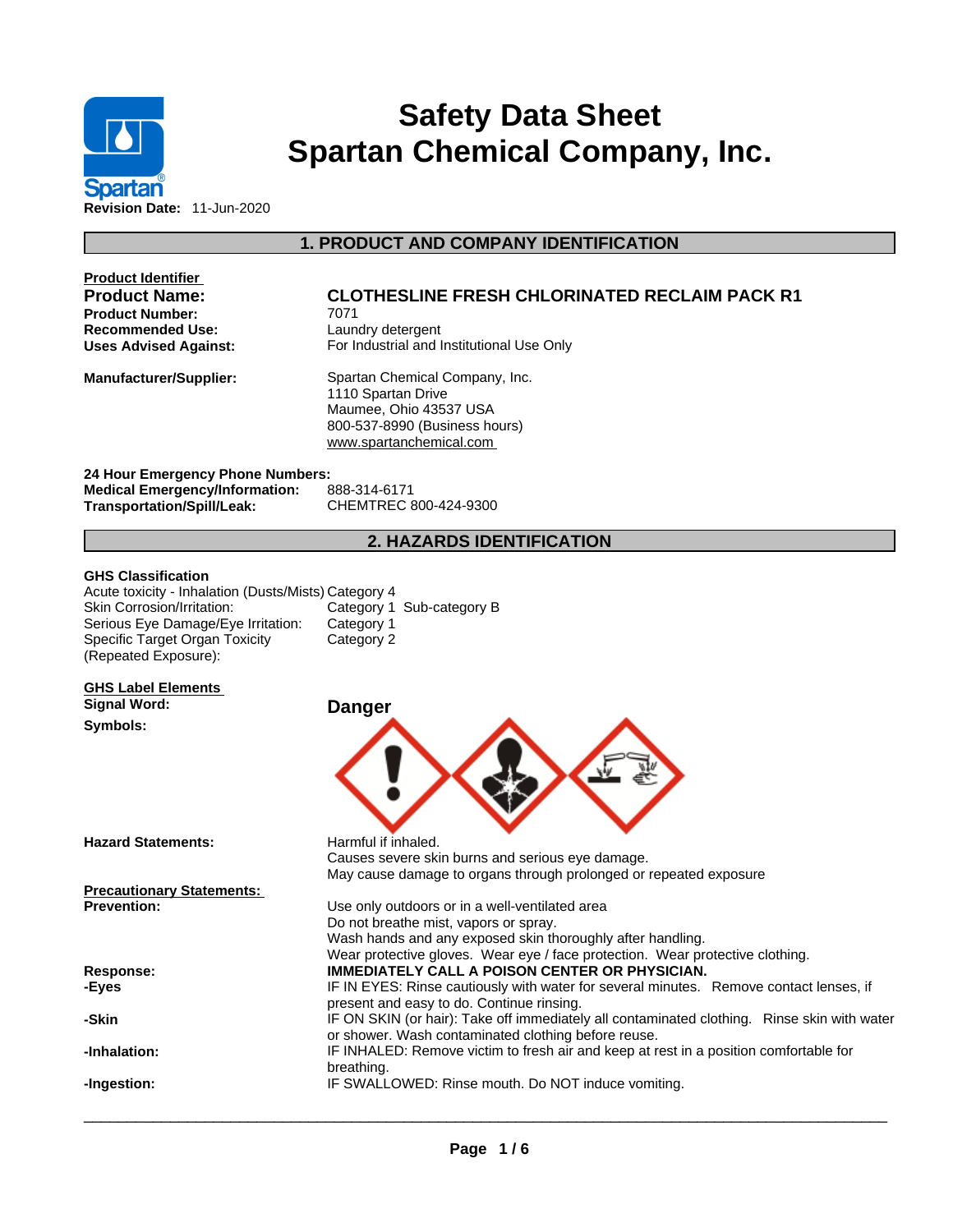| -Specific Treatment:                     | See Safety Data Sheet Section 4: "FIRST AID MEASURES" for additional information.                                                                                                                                                                                                                                                                                                                    |  |  |
|------------------------------------------|------------------------------------------------------------------------------------------------------------------------------------------------------------------------------------------------------------------------------------------------------------------------------------------------------------------------------------------------------------------------------------------------------|--|--|
| Storage:<br>Disposal:                    | Store locked up.<br>Dispose of contents and container in accordance with local, state and federal regulations.                                                                                                                                                                                                                                                                                       |  |  |
| <b>Hazards Not Otherwise Classified:</b> | Not Applicable                                                                                                                                                                                                                                                                                                                                                                                       |  |  |
| <b>Other Information:</b>                | • Corrosive.<br>• Harmful or fatal if swallowed.<br>. Inhalation of vapors or mist may cause respiratory irritation or damage.<br>• Do not use or mix with other cleaning products, acids, ammonia or other chemicals. To<br>do so may release hazardous gases.<br>• Keep out of reach of children.<br>• NOTE TO PHYSICIAN: Probable mucosal damage may contraindicate the use of gastric<br>lavage. |  |  |

## **3. COMPOSITION / INFORMATION ON INGREDIENTS**

| <b>Chemical Name</b>                     | <b>CAS No</b> | Weight-%  |
|------------------------------------------|---------------|-----------|
| Sodium Carbonate                         | 497-19-8      | $30 - 60$ |
| Sodium Metasilicate                      | 6834-92-0     | 10-30     |
| Sodium Gluconate                         | 527-07-1      | $7 - 13$  |
| Sodium Dichloroisocyanurate              | 2893-78-9     | $7 - 13$  |
| Tetrasodium EDTA                         | $64-02-8$     | $5 - 10$  |
| C9-11 Pareth-6                           | 68439-46-3    | 1-5       |
| C10-12 Alcohols Ethoxylated Propoxylated | 68154-97-2    | 1-5       |

Specific chemical identity and/or exact percentage of composition has been withheld as a trade secret.

## **4. FIRST AID MEASURES**

| -Eye Contact:              | Rinse cautiously with water for at least 15 minutes. Remove contact lenses, if present and<br>easy to do. Continue rinsing. IMMEDIATELY CALL A POISON CENTER OR PHYSICIAN.                                  |
|----------------------------|-------------------------------------------------------------------------------------------------------------------------------------------------------------------------------------------------------------|
| -Skin Contact:             | Take off immediately all contaminated clothing and shoes. Rinse with water or shower for<br>at least 15 minutes. IMMEDIATELY CALL A POISON CENTER OR PHYSICIAN. Wash<br>contaminated clothing before reuse. |
| -Inhalation:               | Remove victim to fresh air and keep at rest in a position comfortable for breathing.<br>IMMEDIATELY CALL A POISON CENTER OR PHYSICIAN.                                                                      |
| -Ingestion:                | Rinse mouth. Do NOT induce vomiting. IMMEDIATELY CALL A POISON CENTER OR<br>PHYSICIAN. Never give anything by mouth to an unconscious person.                                                               |
| <b>Note to Physicians:</b> | NOTE TO PHYSICIAN: Probable mucosal damage may contraindicate the use of gastric<br>lavage.                                                                                                                 |

## **5. FIRE-FIGHTING MEASURES**

| <b>Suitable Extinguishing Media:</b>  | Product does not support combustion, Use extinguishing agent suitable for type of<br>surrounding fire |
|---------------------------------------|-------------------------------------------------------------------------------------------------------|
| Specific Hazards Arising from the     | Non-combustible, substance itself does not burn but may decompose upon heating to                     |
| <b>Chemical:</b>                      | produce corrosive and/or toxic fumes.                                                                 |
| <b>Hazardous Combustion Products:</b> | May include Carbon monoxide Carbon dioxide and other toxic gases or vapors.                           |
| <b>Protective Equipment and</b>       | Wear MSHA/NIOSH approved self-contained breathing apparatus (SCBA) and full                           |
| <b>Precautions for Firefighters:</b>  | protective gear. Cool fire-exposed containers with water spray.                                       |

# **6. ACCIDENTAL RELEASE MEASURES**

**Personal Precautions:** Avoid contact with skin, eyes or clothing. Use personal protective equipment as required.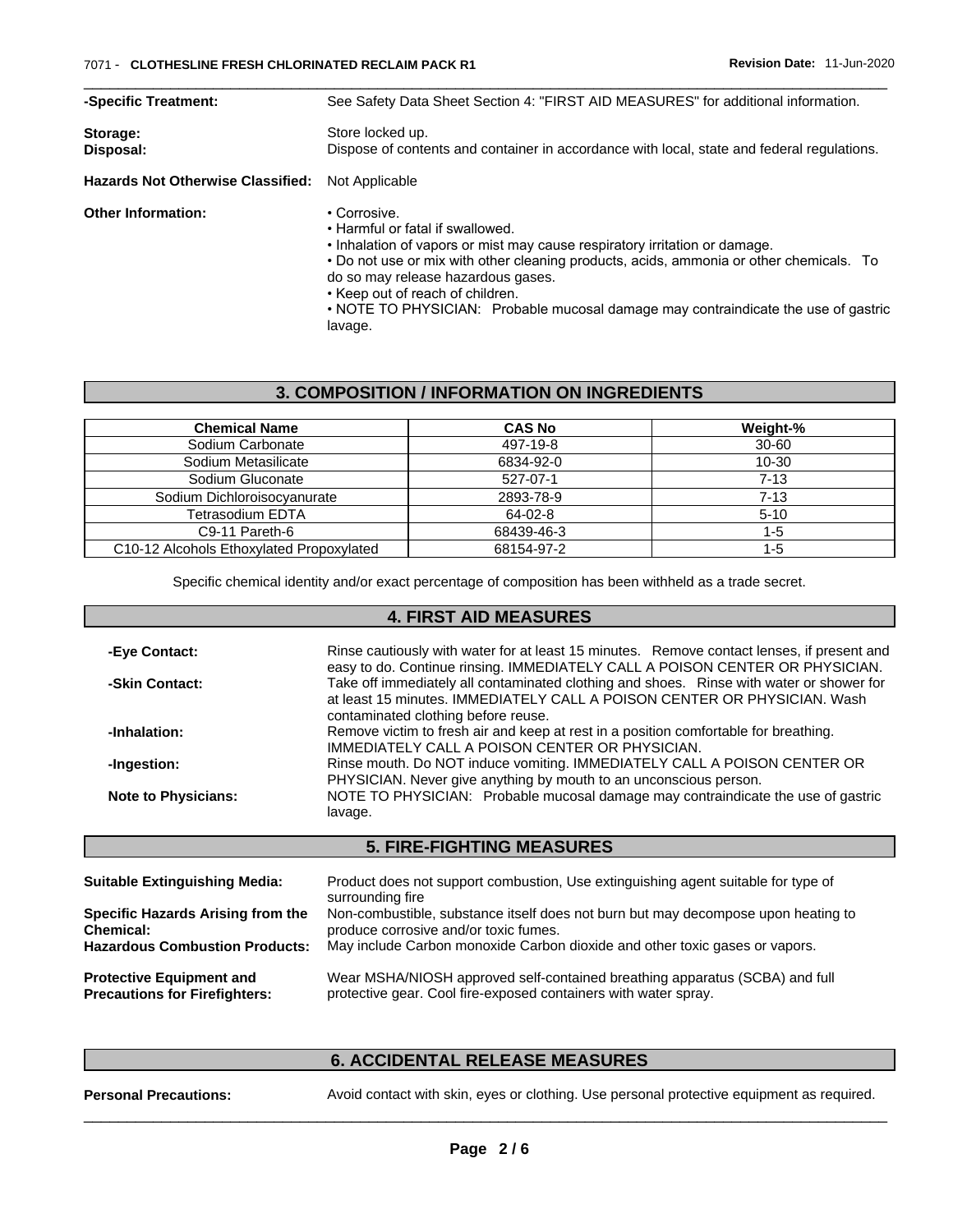| <b>Environmental Precautions:</b><br><b>Methods for Clean-Up:</b> | Do not rinse spill onto the ground, into storm sewers or bodies of water.<br>Prevent further leakage or spillage if safe to do so. Contain and collect spillage with<br>non-combustible absorbent material, (e.g. sand, earth, diatomaceous earth, vermiculite)<br>and place in container for disposal according to local / national regulations (see Section 13). |  |  |  |
|-------------------------------------------------------------------|--------------------------------------------------------------------------------------------------------------------------------------------------------------------------------------------------------------------------------------------------------------------------------------------------------------------------------------------------------------------|--|--|--|
|                                                                   | 7. HANDLING AND STORAGE                                                                                                                                                                                                                                                                                                                                            |  |  |  |
| <b>Advice on Safe Handling:</b>                                   | Handle in accordance with good industrial hygiene and safety practice. Wash thoroughly<br>after handling.                                                                                                                                                                                                                                                          |  |  |  |
| <b>Storage Conditions:</b>                                        | Keep containers tightly closed in a dry, cool and well-ventilated place. Keep out of the reach<br>of children. Keep from freezing.                                                                                                                                                                                                                                 |  |  |  |
| <b>Suggested Shelf Life:</b>                                      | 1 year from date of manufacture.                                                                                                                                                                                                                                                                                                                                   |  |  |  |
|                                                                   | 8. EXPOSURE CONTROLS / PERSONAL PROTECTION                                                                                                                                                                                                                                                                                                                         |  |  |  |
| <b>Occupational Exposure Limits:</b>                              | None established                                                                                                                                                                                                                                                                                                                                                   |  |  |  |
| <b>Engineering Controls:</b>                                      | Provide good general ventilation.<br>If work practices generate dust, fumes, gas, vapors or mists which expose workers to<br>chemicals above the occupational exposure limits, local exhaust ventilation or other<br>engineering controls should be considered.                                                                                                    |  |  |  |
| <b>Personal Protective Equipment</b>                              |                                                                                                                                                                                                                                                                                                                                                                    |  |  |  |
| <b>Eve/Face Protection:</b>                                       | Avoid contact with eyes. Face protection shield.                                                                                                                                                                                                                                                                                                                   |  |  |  |
| <b>Skin and Body Protection:</b>                                  | Wear rubber or other chemical-resistant gloves. Use of impervious apron, boots and other<br>protective equipment should be considered in order to prevent or minimize contact with this<br>product.                                                                                                                                                                |  |  |  |
| <b>Respiratory Protection:</b>                                    | In case of insufficient ventilation, wear suitable respiratory equipment                                                                                                                                                                                                                                                                                           |  |  |  |
| <b>General Hygiene Considerations:</b>                            | Wash hands and any exposed skin thoroughly after handling.<br>See 29 CFR 1910.132-138 for further guidance.                                                                                                                                                                                                                                                        |  |  |  |

# **9. PHYSICAL AND CHEMICAL PROPERTIES**

| Powder                           |
|----------------------------------|
| lWhite                           |
| No information available.        |
| 10.5-11.5 (1% in water)          |
| No information available.        |
| None                             |
| N/A                              |
| (Butyl acetate = $1$ )<br>-1     |
| No information available.        |
| No information available.        |
| No information available.        |
| No information available.        |
| <b>No information available.</b> |
| No information available.        |
| No information available.        |
| No information available.        |
| No information available.        |
| No information available.        |
| No information available.        |
|                                  |

# **10. STABILITY AND REACTIVITY**

| <b>Reactivity:</b><br><b>Chemical Stability:</b> | This material is considered to be non-reactive under normal conditions of use.<br>Stable under normal conditions. |
|--------------------------------------------------|-------------------------------------------------------------------------------------------------------------------|
|                                                  | <b>Possibility of Hazardous Reactions:</b> Not expected to occur with normal handling and storage.                |
| <b>Conditions to Avoid:</b>                      | Extremes of temperature and direct sunlight.                                                                      |
| Incompatible Materials:                          | Strong oxidizing agents. Strong acids.                                                                            |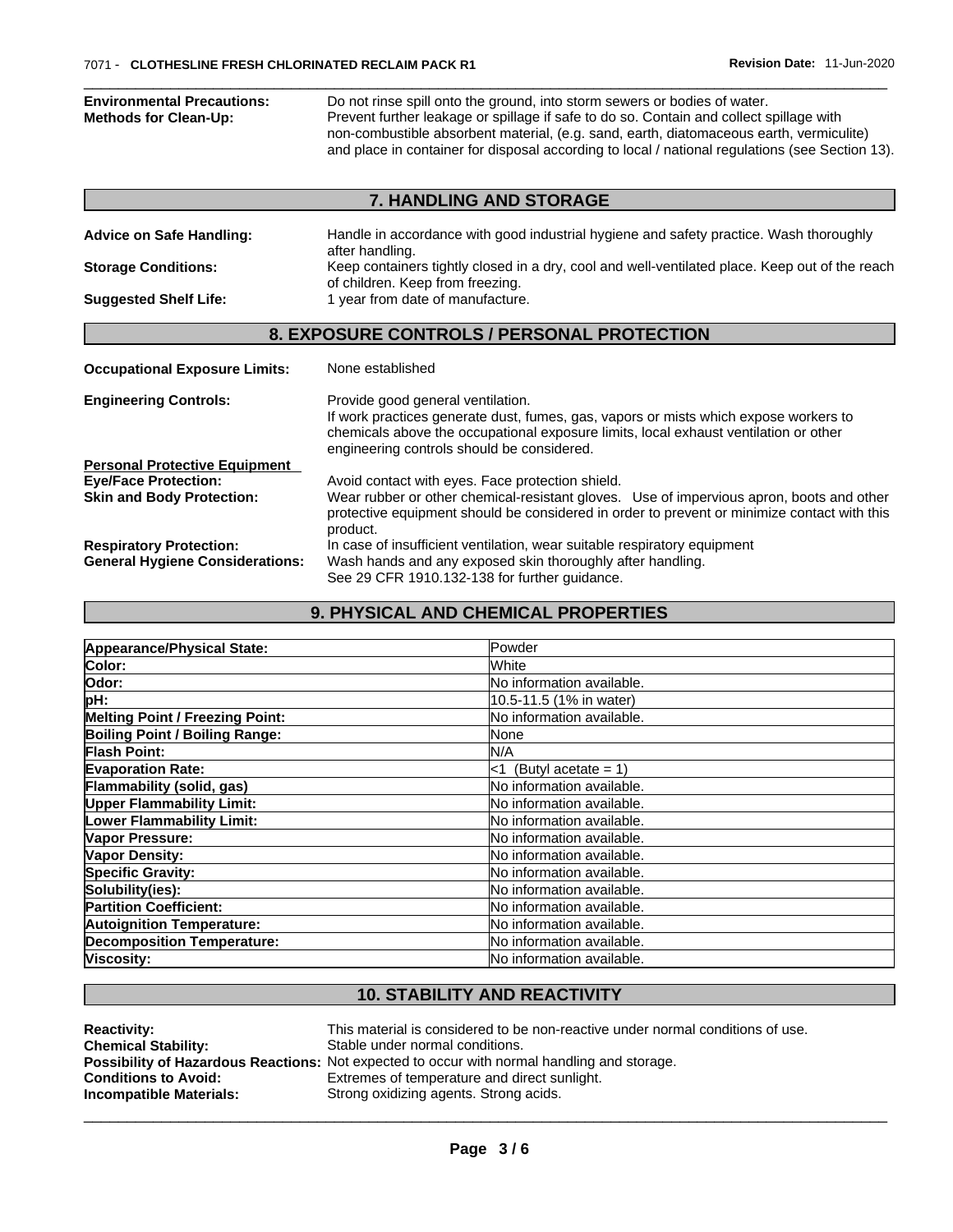| <b>Hazardous Decomposition</b><br><b>Products:</b> | May include carbon monoxide, carbon dioxide (CO2) and other toxic gases or vapors.                       |  |  |  |
|----------------------------------------------------|----------------------------------------------------------------------------------------------------------|--|--|--|
|                                                    | <b>11. TOXICOLOGICAL INFORMATION</b>                                                                     |  |  |  |
| <b>Likely Routes of Exposure:</b>                  | Eyes, Skin, Ingestion, Inhalation.                                                                       |  |  |  |
| -Eye Contact:                                      | Pain, redness, swelling of the conjunctiva and tissue damage. Eye contact may cause<br>permanent damage. |  |  |  |
| -Skin Contact:                                     | Pain, redness, blistering and possible chemical burn.                                                    |  |  |  |
| -Inhalation:                                       | Nasal discomfort and coughing.                                                                           |  |  |  |
| -Ingestion:                                        | Pain, nausea, vomiting and diarrhea.                                                                     |  |  |  |
| Immediate, Delayed, Chronic Effects                |                                                                                                          |  |  |  |
| Product Information:                               | Data not available or insufficient for classification.                                                   |  |  |  |

#### **Numerical Measures of Toxicity**

The following acute toxicity estimates (ATE) are calculated based on the GHS document.

| ATEmix (oral):                 | 2189 mg/kg         |  |
|--------------------------------|--------------------|--|
| ATEmix (dermal):               | 17600 mg/kg        |  |
| ATEmix (inhalation-dust/mist): | $2.2 \text{ mg/l}$ |  |

#### **Component Acute Toxicity Information**

| <b>Chemical Name</b>                     | Oral LD50<br>Dermal LD50     |                         | <b>Inhalation LC50</b>               |  |
|------------------------------------------|------------------------------|-------------------------|--------------------------------------|--|
| Sodium Carbonate<br>497-19-8             | $= 4090$ mg/kg (Rat)         | Not Available           | $= 2300$ mg/m <sup>3</sup> (Rat) 2 h |  |
| Sodium Metasilicate<br>6834-92-0         | $= 1153$ mg/kg (Rat)         | Not Available           | Not Available                        |  |
| Sodium Dichloroisocyanurate<br>2893-78-9 | $= 1823$ mg/kg (Rat)         | $>$ 2000 mg/kg (Rabbit) | $0.27 - 1.17$ mg/L (Rat) 4 h         |  |
| Tetrasodium EDTA<br>64-02-8              | $= 1658 \text{ mg/kg}$ (Rat) | Not Available           | Not Available                        |  |
| C9-11 Pareth-6<br>68439-46-3             | $= 1400$ mg/kg (Rat)         | Not Available           | Not Available                        |  |

**Carcinogenicity:** No components present at 0.1% or greater arelisted as to being carcinogens by ACGIH, IARC, NTP or OSHA.

# **12. ECOLOGICAL INFORMATION**

| <b>Ecotoxicity</b>                          |                                                 |                                                                                                                                                                                                                                                                                                                    |                                             |                                                                                                        |
|---------------------------------------------|-------------------------------------------------|--------------------------------------------------------------------------------------------------------------------------------------------------------------------------------------------------------------------------------------------------------------------------------------------------------------------|---------------------------------------------|--------------------------------------------------------------------------------------------------------|
| <b>Chemical Name</b>                        | <b>Algae/Aquatic Plants</b>                     | <b>Fish</b>                                                                                                                                                                                                                                                                                                        | <b>Toxicity to</b><br><b>Microorganisms</b> | <b>Crustacea</b>                                                                                       |
| Sodium Carbonate<br>497-19-8                | Not Available                                   | 300: 96 h Lepomis<br>macrochirus mg/L LC50<br>static 310 - 1220: 96 h<br>Pimephales promelas mg/L<br>LC50 static                                                                                                                                                                                                   | Not Available                               | 265: 48 h Daphnia magna<br>mg/L EC50                                                                   |
| Sodium Metasilicate<br>6834-92-0            | Not Available                                   | 210: 96 h Brachydanio rerio<br>mg/L LC50 semi-static 210:<br>96 h Brachydanio rerio mg/L<br>LC50                                                                                                                                                                                                                   | Not Available                               | Not Available                                                                                          |
| Sodium<br>Dichloroisocyanurate<br>2893-78-9 | Not Available                                   | 0.25 - 1: 96 h Lepomis<br>macrochirus mg/L LC50<br>static 0.207 - 0.389: 96 h<br>Lepomis macrochirus mg/L<br>LC50 flow-through 0.176 -<br>0.267: 96 h Oncorhynchus<br>mykiss mg/L LC50<br>flow-through 0.29: 96 h<br>Oncorhynchus mykiss mg/L<br>LC50 0.13 - 0.36: 96 h<br>Oncorhynchus mykiss mg/L<br>LC50 static | Not Available                               | $0.00018 - 0.00021$ : 48 h<br>Daphnia magna mg/L EC50<br>0.093 - 0.16: 48 h Daphnia<br>magna mg/L EC50 |
| <b>Tetrasodium EDTA</b><br>64-02-8          | 1.01: 72 h Desmodesmus<br>subspicatus mg/L EC50 | 41: 96 h Lepomis<br>macrochirus mg/L LC50                                                                                                                                                                                                                                                                          | Not Available                               | Not Available                                                                                          |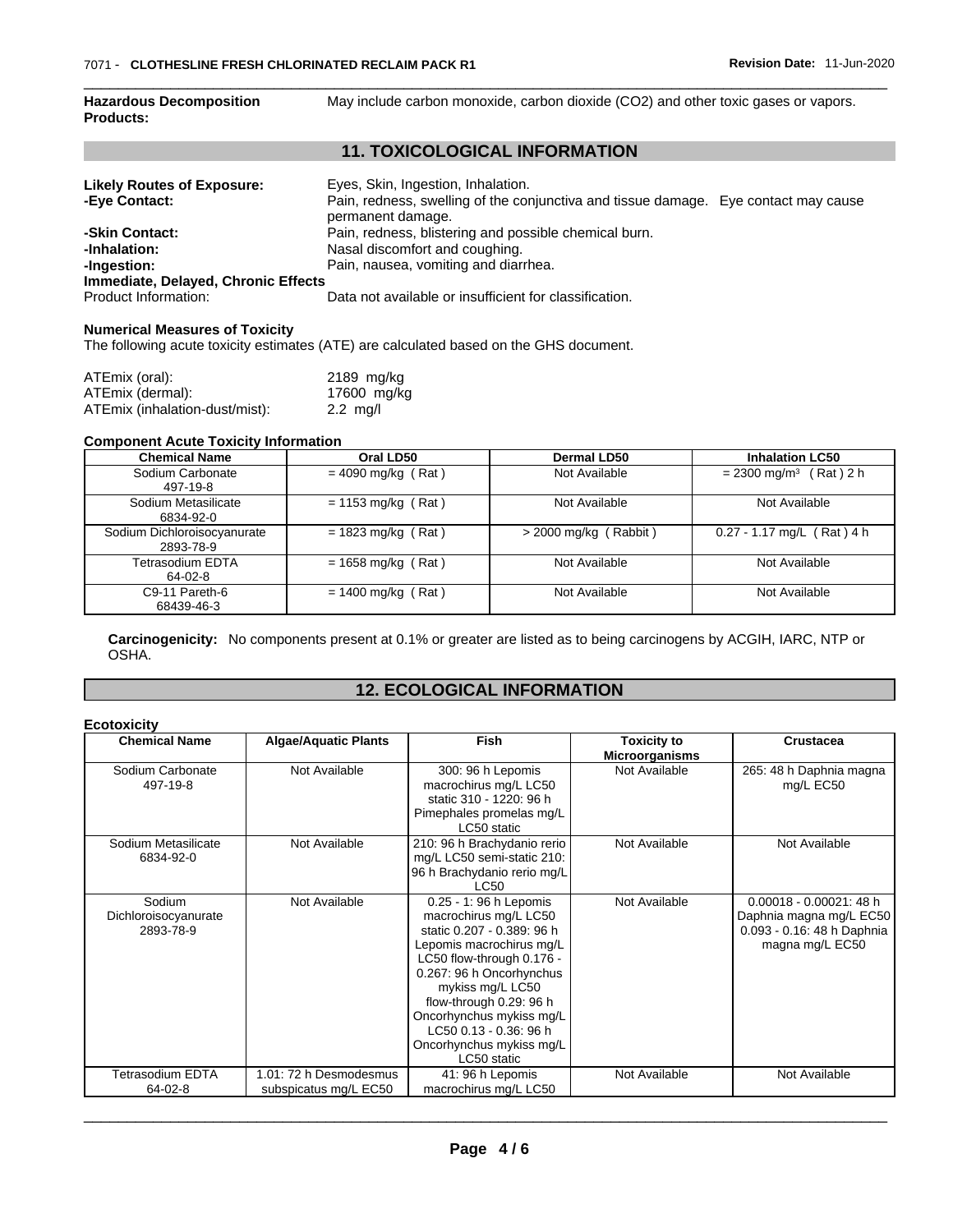|                                                                                                     | static 59.8: 96 h Pimephales<br>promelas mg/L LC50 static                                                                                                                                                                                                                                                                                                                                                                                                                                                                                                                                         |  |  |  |  |
|-----------------------------------------------------------------------------------------------------|---------------------------------------------------------------------------------------------------------------------------------------------------------------------------------------------------------------------------------------------------------------------------------------------------------------------------------------------------------------------------------------------------------------------------------------------------------------------------------------------------------------------------------------------------------------------------------------------------|--|--|--|--|
| <b>Persistence and Degradability:</b><br><b>Bioaccumulation:</b>                                    | No information available.<br>No information available.                                                                                                                                                                                                                                                                                                                                                                                                                                                                                                                                            |  |  |  |  |
| No information available.<br><b>Other Adverse Effects:</b>                                          |                                                                                                                                                                                                                                                                                                                                                                                                                                                                                                                                                                                                   |  |  |  |  |
|                                                                                                     | <b>13. DISPOSAL CONSIDERATIONS</b>                                                                                                                                                                                                                                                                                                                                                                                                                                                                                                                                                                |  |  |  |  |
| <b>Disposal of Wastes:</b><br><b>Contaminated Packaging:</b>                                        | Dispose of in accordance with federal, state and local regulations.<br>Dispose of in accordance with federal, state and local regulations.                                                                                                                                                                                                                                                                                                                                                                                                                                                        |  |  |  |  |
|                                                                                                     | <b>14. TRANSPORT INFORMATION</b>                                                                                                                                                                                                                                                                                                                                                                                                                                                                                                                                                                  |  |  |  |  |
| DOT:<br>UN/ID No:<br><b>Hazard Class:</b><br><b>Packing Group:</b><br><b>Special Provisions:</b>    | <b>UN3262</b><br>8<br>Corrosive (Class 8), Packing Group II materials meet the exception requirements of section<br>49 CFR 173.154 when individual containers of not more than 0.3 gallon capacity (1 liter)<br>are packed in a strong outer packaging and ground transportation is utilized. Such material<br>may be reclassified as "Limited Quantity".<br>Shipping descriptions may vary based on mode of transport, quantities, package size,<br>and/or origin and destination. Check with a trained hazardous materials transportation<br>expert for information specific to your situation. |  |  |  |  |
| IMDG:<br>UN/ID No:<br><b>Proper Shipping Name:</b><br><b>Hazard Class:</b><br><b>Packing Group:</b> | <b>UN3262</b><br>Corrosive solid, basic, inorganic, n.o.s., (contains Sodium Metasilicate)<br>8<br>Ш                                                                                                                                                                                                                                                                                                                                                                                                                                                                                              |  |  |  |  |

## **15. REGULATORY INFORMATION**

**TSCA Status:** (Toxic Substance Control Act Section 8(b) Inventory)

All chemical substances in this product are included on or exempted from listing on the TSCA Inventory of Chemical Substances.

#### **SARA 313**

This product does not contain listed substances above the "de minimus" level

| SARA 311/312 Hazard Categories     |     |  |
|------------------------------------|-----|--|
| <b>Acute Health Hazard:</b>        | Yes |  |
| <b>Chronic Health Hazard:</b>      | Yes |  |
| Fire Hazard:                       | No  |  |
| Sudden release of pressure hazard: | No  |  |
| <b>Reactive Hazard:</b>            | N٥  |  |
|                                    |     |  |

## **California Proposition 65**

This product is not subject to warning requirements under California Proposition 65.

| <b>16. OTHER INFORMATION</b>                          |                                                      |                                                  |                                                     |                     |  |  |  |
|-------------------------------------------------------|------------------------------------------------------|--------------------------------------------------|-----------------------------------------------------|---------------------|--|--|--|
| <b>NFPA</b><br><b>HMIS</b>                            | <b>Health Hazards: 3</b><br><b>Health Hazards: 3</b> | <b>Flammability: 0</b><br><b>Flammability: 0</b> | <b>Instability: 0</b><br><b>Physical Hazards: 0</b> | <b>Special: N/A</b> |  |  |  |
| <b>Revision Date:</b><br><b>Reasons for Revision:</b> | 11-Jun-2020<br>First edition                         |                                                  |                                                     |                     |  |  |  |